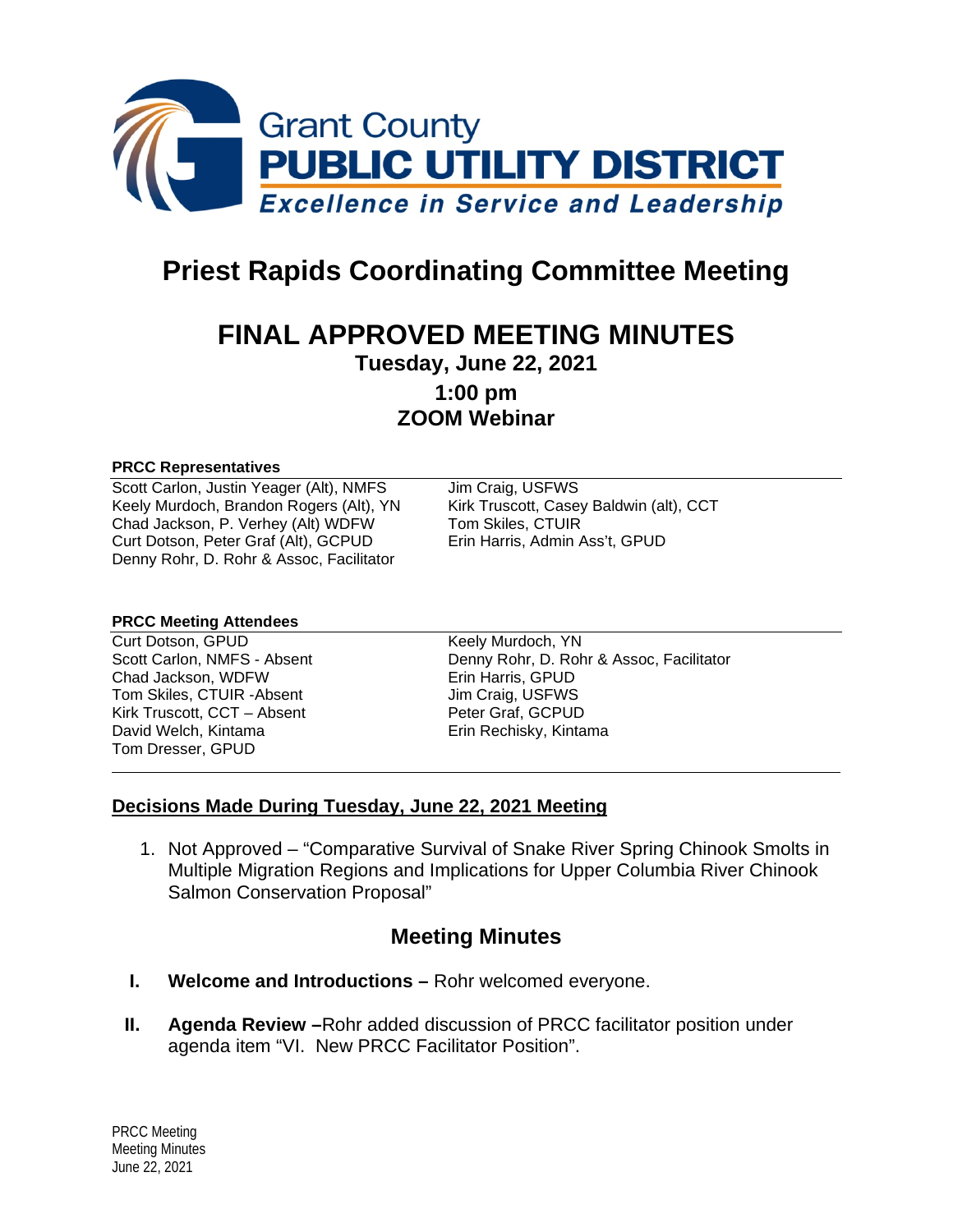#### **III. Meeting Minutes**

- A. Affirm approval received from Tom Skiles of April 23, 2021, draft minutes. Approved
- B. May 25, 2021, draft minutes Murdoch requested additional time for review; Rohr will follow up with Skiles who was absent from today's meeting; Carlon did not attend May 25<sup>th</sup> meeting; Truscott approved May 25<sup>th</sup> with email to Rohr; Craig, Dotson, Jackson approved today.

### **IV. Review of Actions Items from May 25, 2001, Meeting –**

- 1. SOA 2021-03, Methodology used to Calculate the Combined (juvenile/adult) Survival Estimates for the Priest Rapids Project - Truscott and Dotson will talk offline to provide clarity; Grant will discuss internally, and Dotson will get back to committee members with a summary of that discussion; Rohr will conduct an email vote accordingly. **- Grant PUD removed this SOA vote via email notice 6/9/2021**
- 2. Rohr will move forward to contact and discuss monthly reporting suggestions with BOR. **- Ongoing**
- 3. Rohr will place July meeting date on agenda for additional discussion at June meeting. **- Completed**
- 4. Dotson will provide an update of the results of the Quincy Valley Tourism Association Northern Pikeminnow Fishing Derby at the next meeting in June. **- Completed**
- **V. (1:15 pm) DECISION ITEM** "**Comparative Survival of Snake River Spring Chinook Smolts in Multiple Migration Regions and Implications for Upper Columbia River Chinook Salmon Conservation Proposal", Presentation by David Welch, Erin Rechisky, Kintama –** Rohr welcomed Erin Rechisky and David Welch to share their NNI funding request proposal presentation on Comparative Survival of Snake River Spring Chinook Smolts in Multiple Migration Regions/Implications for upper Columbia River Chinook Salmon Conservation by Kintama. Welch and Rechisky shared their presentation to committee members. Graf asked about the relationship between time or distance and the survival decay curve. Graf asked if a week shorter in the hydrosystem would translate to a week sooner at North Vancouver Island. Welch shared that fish swim at a fairly constant speed, and the time will be comparable over the years. He also shared that there are three habitat survival cycles: hydro, early and later ocean survival. And he agreed with Graf that if we cut down the time by a week in the hydro system, we add a week to the ocean, and whether it's early or late ocean arrival hasn't been determined. Graf asked Welch about the bar charts for survival by season at entry to the estuary. Welch shared timing is an issue when smolts arrive and possible poor adult returns, however for those figures the tagging was at Bonneville and were small sample sizes. Murdoch asked if delaying the fish by delaying one less week is based solely on time in the ocean? She questioned if survival in the ocean is solely based on time in the ocean vs. migratory route. Welch shared that survival of sequence and points of time is something he agrees with. Murdoch asked about entry time in the ocean vs. entry time in the river as adults. Welch shared that adult returns is generally more of a fixed time but he was uncertain if that has been formally tested. Rohr excused Welch and

PRCC Meeting Meeting Minutes June 22, 2021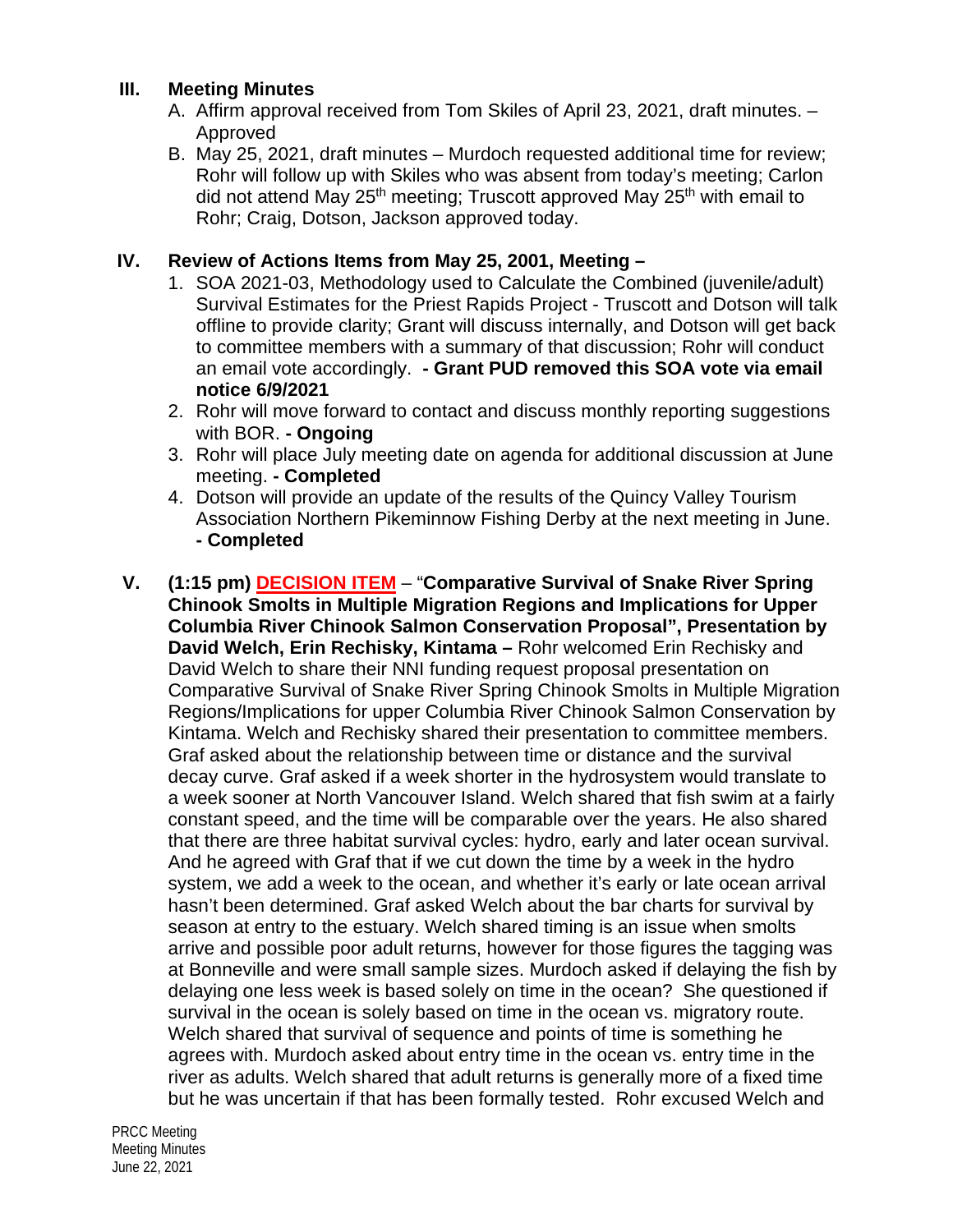Rechisky from the meeting and committee members discussed the proposal further. Dotson shared they haven't gone through the data-analysis, and in looking at their proposal this equates to another option for consideration in addressing fish survival. **Rohr called for the vote on the proposal which included a \$115,000.00 funding request. Committee members vote: Not Approved.**

**VI. New PRCC Facilitator Position -** Rohr will be leaving the committee and this transition created a new facilitator position. Rohr shared he has had some discussed with Murdoch and Donella Miller of the Yakama Nation. Accordingly, Rohr called on Murdoch to share her thoughts regarding selection of a new facilitator. Murdoch shared the Yakama Nation is concerned how the Settlement Agreement states that the PRCC shares in the selection of a new facilitator and Grant PUD shall fund. She discussed how the PRCC committee members did not have a roll in the selection of a new facilitator. Murdoch said the process error is what concerns them more than who Grant PUD selected. She shared the PRCC Committee members should have been made aware of and been part of the process to find and choose a new PRCC Facilitator. Dresser thanked Keely for being direct and sharing this concern. He also shared he had the PRFF process in his mind and how their decision making to select a facilitator has always been without the committee. He shared that he and Rohr have been discussing this for about 6 months and the two of them agreed that Bryan Nordlund would be the best fit. Dresser shared he had reached out to a few facilitators who declined and that he knows Bryan Nordlund is willing and has 15- 20 years of time working with Grant and committee members and knows our requirements. Dresser said Nordlund is a problem solver and a good communicator, and his actions is his word and what he has brought to the table speaks for itself. Dresser shared that all of Nordlund's hydro experience is one of the reasons they chose him. He recalled when Denny Rohr was selected without a committee group process. And he stated how the Hatchery committee never went through a committee selection process with any of their three facilitators. Chad Jackson shared he understands and agrees with Murdoch and suggests as the committee and Grant goes forward, we have a 6-month, one year, or a year and half check in to make sure the facilitator is doing well going forward. Dresser said it's not the committee and Grant, but it's one committee. Plus, he shared how Nordlund has experience that ultimately is good for this committee and he will work for this committee. Craig shared he feels this will be a good outcome with Bryan Nordlund. Rohr asked if everyone is okay with Bryan Nordlund. Murdoch shared the lack of process is what concerns her as it wasn't respected. She also stated that over the last year she feels we've gone over a very difficult path going forward and it's a trend she is seeing, and therefore the process concerns her. She commented that as a committee, we must correct this. Murdoch suggested that the committee all meet with Nordlund, and that his role/work is on a trial period. Jackson suggested that committee members be given an opportunity to evaluate Nordlund's facilitation of the committee. Murdoch suggested crafting an SOA to describe the process moving forward. Dresser shared the PRCC will need to come up with a process they are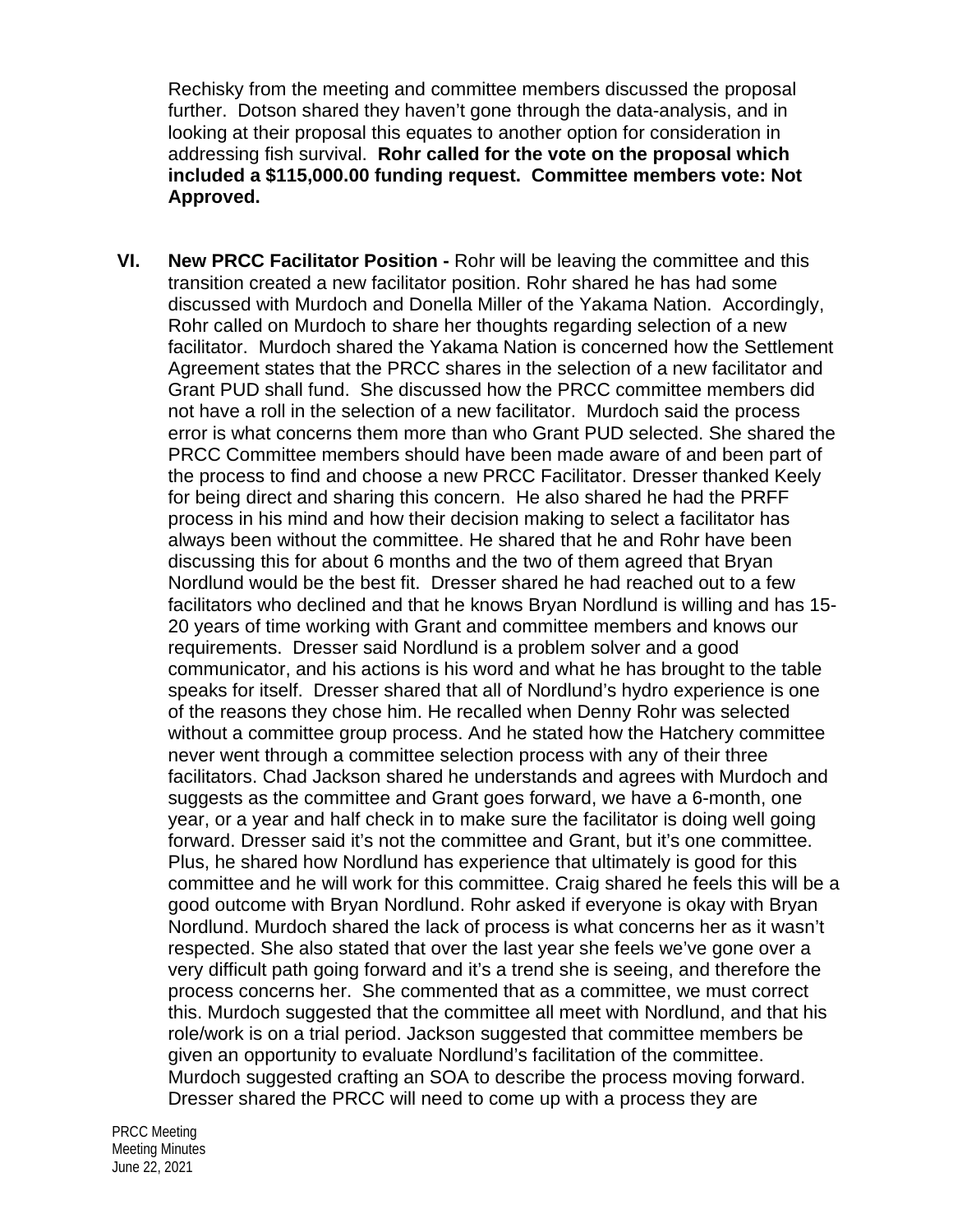comfortable with and craft an SOA that everyone agrees with. He notified members that he wants this done as soon as possible and does not want to have language arguments. Murdoch offered to draft the SOA. Murdoch asked what professional facilitation experience Bryan Nordlund has had including conflict resolution. Dresser shared he doesn't have a lot of facilitation experience and his work with varying solutions has proven his conflict resolution abilities. He also shared none of the past or current facilitators have had professional facilitation training. **ACTION: Murdock volunteered to develop a draft SOA for committee member's review.**

**VII. (Withdrawn from Consideration) DECISION ITEM – SOA 2021-03, Methodology used to Calculate the Combined (juvenile/adult) Survival Estimates for the Priest Rapids Project –** Rohr sent notice of removal of this item to committee members via email 6/9/2021.

#### **VIII. Avian Predation Reports**

- A. Review and Discussion of BOR Avian Predation Report Rohr reported he has not received a monthly report from the BOR for June. He also shared the BOR has a new Fish & Wildlife supervisor, Sarah Fesenmyer, who is currently with NOAA and will start her new position with BOR around July  $6<sup>th</sup>$ .
- **IX. 2021 Spill Report –** Dotson shared the current spill program is ongoing.
- **X. Discussion of July Meeting Date (HCPCC changing meeting date) –** Murdoch shared the July meeting of the HCPCC will be held on Thursday, 7/23/2021. Rohr suggested keeping PRCC meeting at its normal date and time on Tuesday, July 27<sup>th</sup>, and committee members agreed.

### **UPDATES**

- **XI. Avian Predation Activities –** Nothing additional
- **XII. FCRPS BiOp – Corps/BOR Avian Predation Management in Columbia Plateau Region –** No update.

### **XIII. Review of Outstanding NNI Funded Projects**

- A. Lower Wenatchee Instream Flow Enhancement Project Phase II Rohr stated there is no new information to report.
- B. "Non-Native Predator Recruitment Reduction Phase I" Nothing new to report on this project. However, Murdoch shared she will email a Geochemical Analysis of Walleye/Bass Report, and although not directly related, it does have good information included.
- C. "Northern Pike Removal in Lake Roosevelt" no update.
- D. **(Placeholder)** 2020 Quincy Valley Tourism Association Northern Pikeminnow Fishing Derby (moved to 2021 due to Covid-19) -- Dotson sent out a link to committee members that shares the [success of the 2021 pikeminnow](https://www.qvpr.com/news/pikeminnow-derby-draws-largest-crowd-yet/article_db2e6128-bd9e-11eb-8f04-a3fb9cbbf44f.html?fbclid=IwAR33oWR5XJw7Qk8JB48bO2mbw-e3qaJgkZPaVeLC48pXeMLjmV5zD7kPe5c) derby.